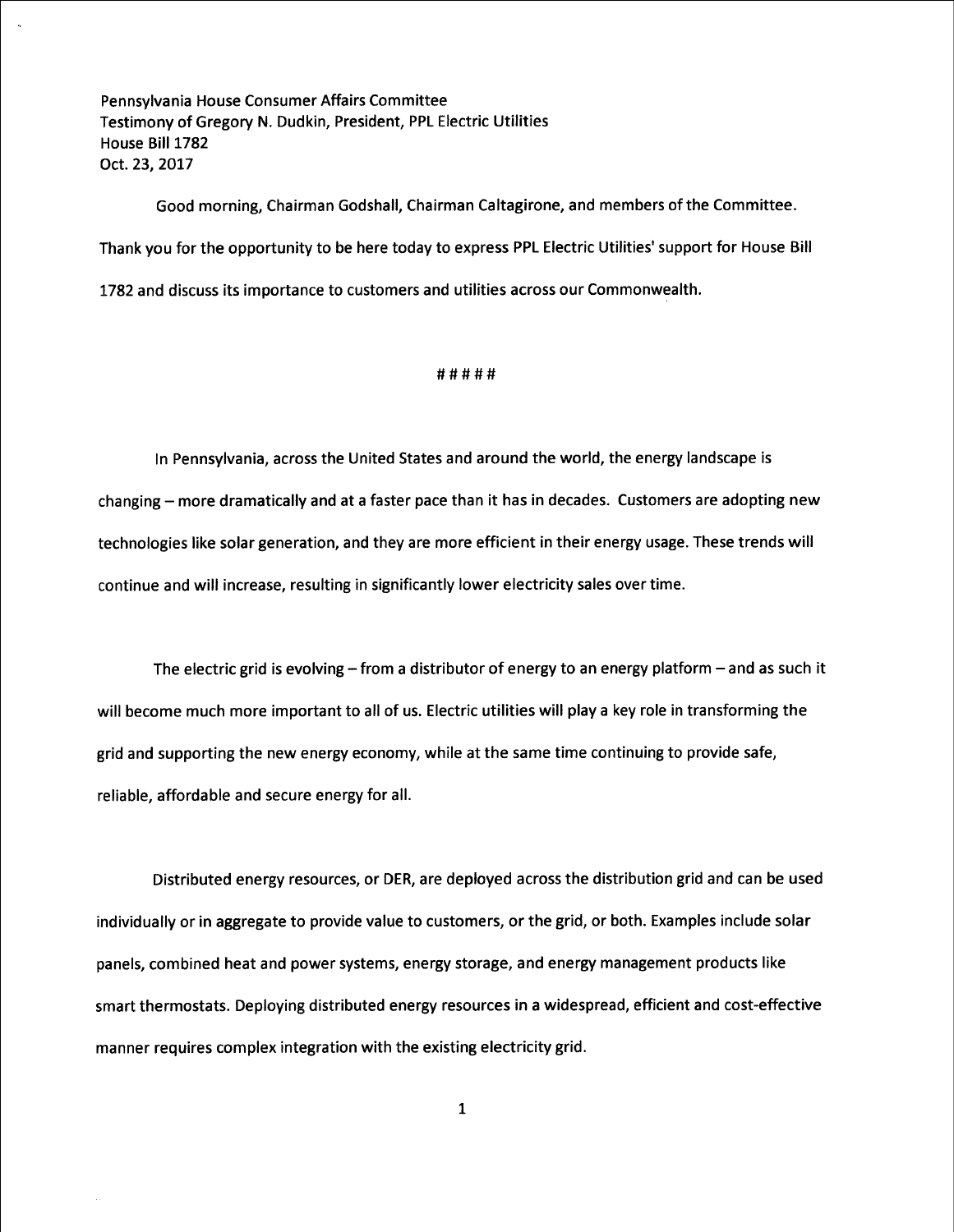At the outset, I'd like to make it clear that PPL Electric welcomes and supports customer-owned solar panels and other distributed energy resources. We absolutely support our customers' efforts to manage their energy use, and to use electricity more efficiently. This is the right thing to do for our customers, for the environment, and for the Commonwealth. Because of our investments in the grid, our customers already are enjoying first-quartile service reliability and safe, affordable and secure energy. We will continue to do our part and make the investments necessary to transform the grid and integrate distributed energy resources in a way that benefits our customers.

The adoption of distributed energy resources - along with significant energy-savings efforts by our customers like using more efficient lighting and appliances - will result in progressively declining sales of electricity. Under today's regulatory system, this will mean a steady decrease in revenues that utilities can use to invest in the grid, to keep it reliable and to enhance it to meet the changing needs of our customers. This is because today's ratemaking mechanisms tie the amount of utility revenues to the amount of electricity delivered to customers. In short, utility revenues are "coupled" to the amount of electricity we sell. We need to address this issue so utilities will be able to continue to invest in the electric grid to keep it strong and secure for customers. And, as electricity sales decline, customers still will expect electric utilities to provide the safe, dependable service that powers their quality of life.

House Bill 1782 will clarify the Pennsylvania Public Utility Commission's authority to approve alternative ratemaking methods - in particular, those that "decouple" or break the connection between the total amount of energy customers use and the total revenues utilities collect -- as well as multi-year rate plans and performance-based rates. Forms of electric decoupling already are working in 18 states, demonstrating that this system is both doable and sustainable for our future. In California, for example,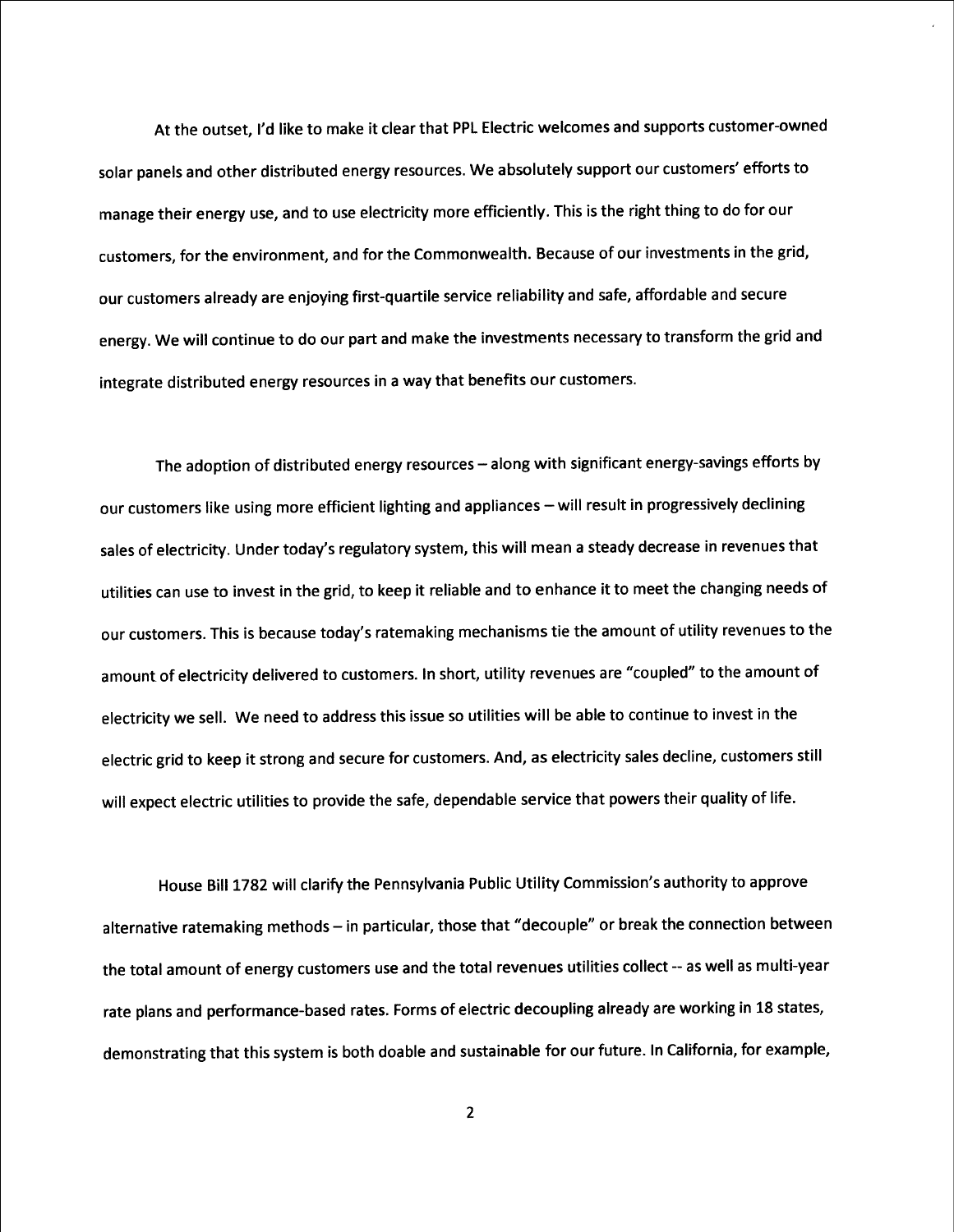decoupling has been in place for many years, and the state's utilities have a long history of using multiyear rate plans. According to the California Public Utilities Commission, the state's decoupling policy is largely responsible for making California the nation's most energy-efficient state while promoting economic growth. New York also has a long history with decoupling and multi-year rate plans to benefit customers. Three-year plans are standard in both states.

In Pennsylvania, alternative ratemaking methods will offer advantages to both customers and utilities. They will ensure the continued reliability of the state's electric grid, while benefitting the environment and providing a system that is fair to all customers – whether or not they choose to install solar panels or other distributed energy resources.

# #####

I'd like to start by sharing some more specific information about the changing energy landscape and how it is transforming the way customers and utilities interact with each other.

Electric transmission and distribution systems were designed around the central generating model, with power generated by large central power plants and delivered over long distances to serve local customers. Distributed energy resources present significant challenges for the energy industry. As customers increasingly move to new on-site electric generation options and deploy advanced technologies to consume less energy, innovation will be required to accommodate two-way power flows and solve issues like generation fluctuations(for example, when it's cloudy and solar panels are not generating at normal capacity).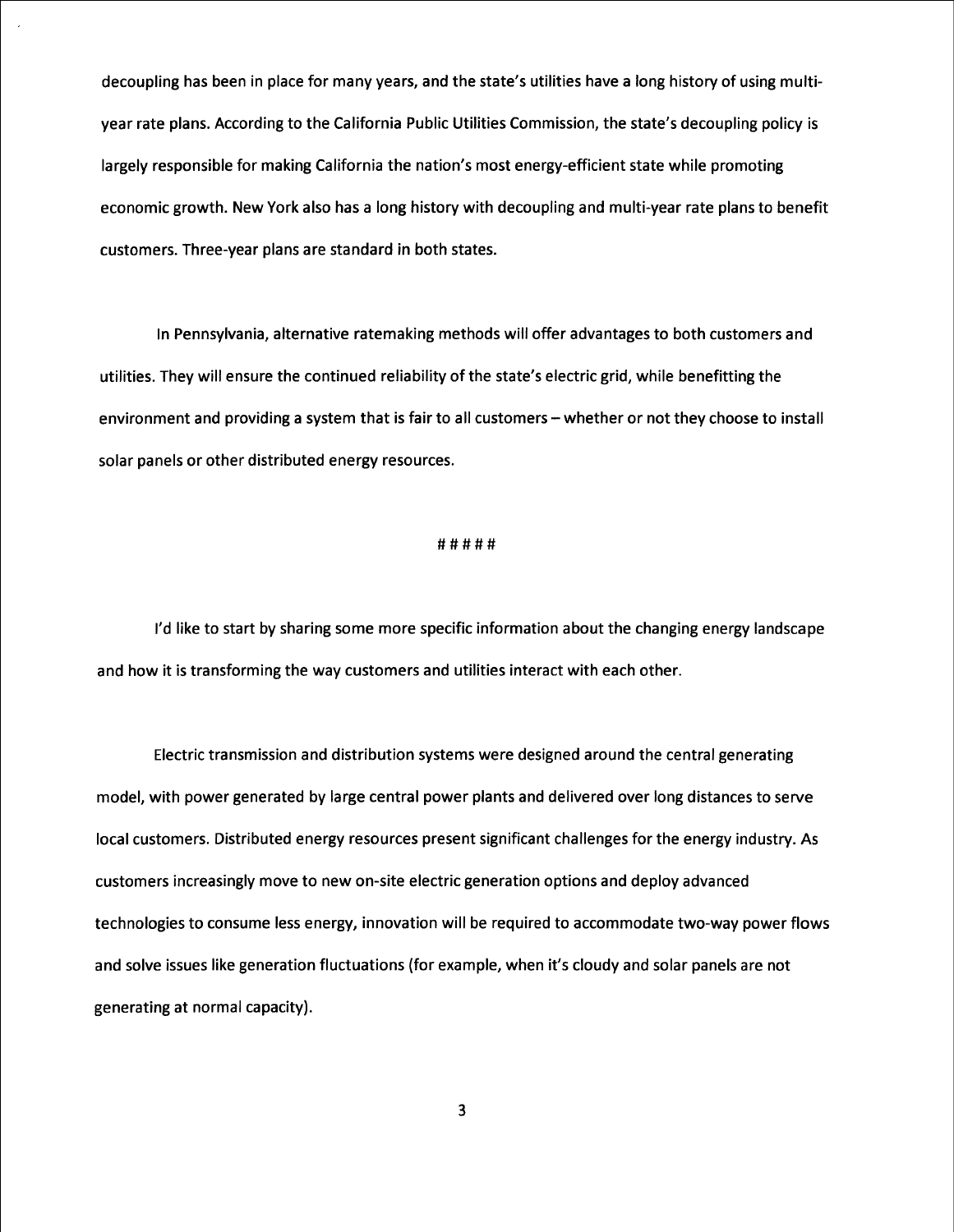PPL Electric has seen a significant increase in distributed energy resources applications in recent years, with a nearly a six-fold increase between 2015 and 2017. While solar installations are most common, PPL Electric and the industry also are seeing unprecedented growth in the adoption of other technologies such as combined heat and power systems and energy management products such as smart thermostats. We expect this trend to continue.

We already are taking steps to understand how to meet our customers' desires for these technologies. We recently finalized a \$3.1 million grant from the U.S. Department of Energy to support our Keystone Solar Future Project. We'll combine our innovative smart grid technology, which has already resulted in significant reliability improvements, with new tools and software to develop a distributed energy resource management system, or DERMS, which will be used to integrate solar and other distributed energy resources into the grid. This project will demonstrate that solar and other customer-owned generation  $-$  properly placed and integrated into the electric grid  $-$  can benefit the customers who install it and can have significant benefits for society.

It's clear that the way we operate, on a technological level, is undergoing significant change. This will be largely invisible to our customers - provided we can keep the system reliable.

These issues are not unique to PPL Electric's service area or to Pennsylvania. The electric industry worldwide is examining ways to adjust current business models to adapt to and support these trends in ways that serve all customers, residential and commercial alike. Here in Pennsylvania, House Bill 1782 represents a solution that we believe will work for everyone.

### #####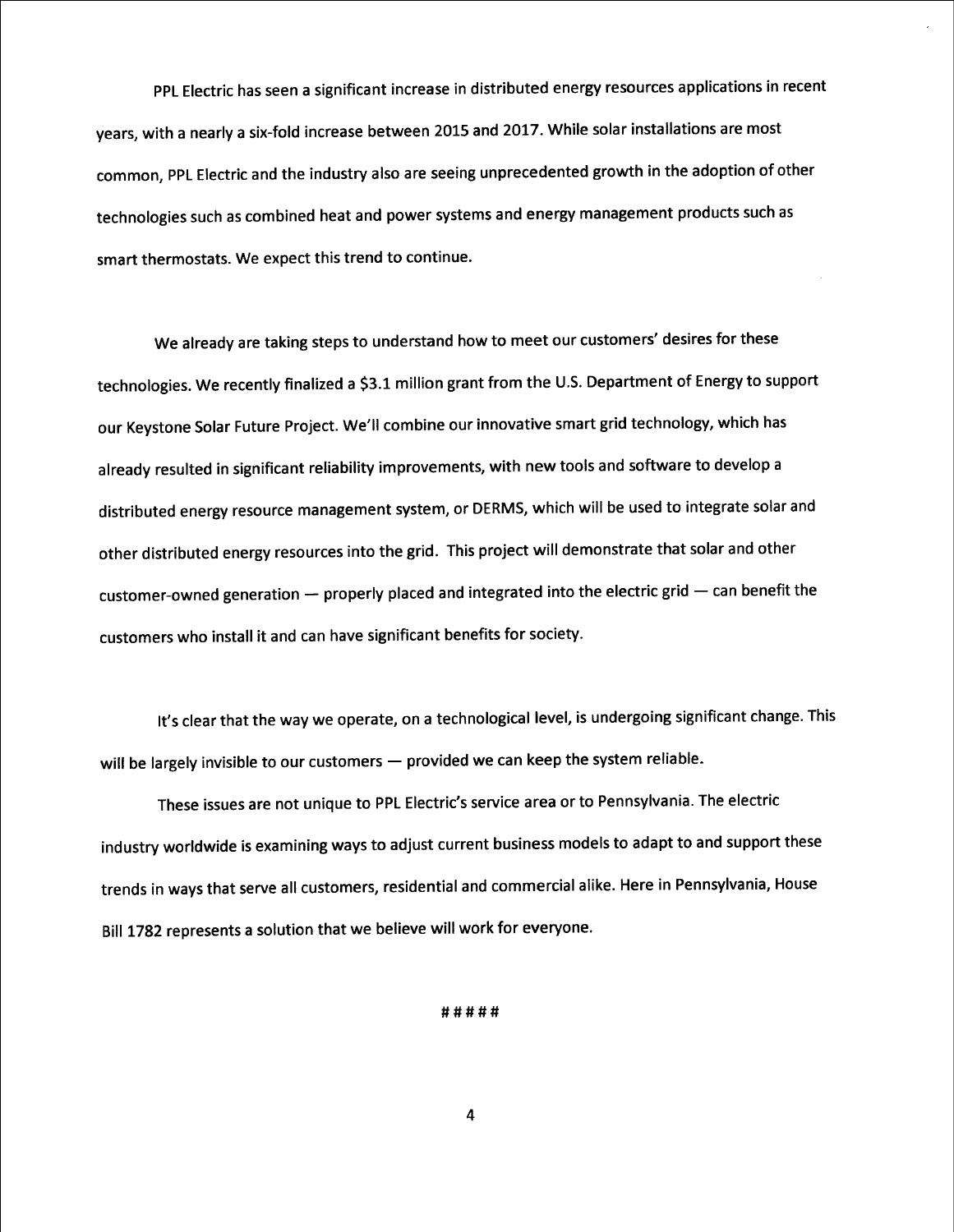Decoupling would affect only the delivery portion of customer bills. There would be no effect on the generation portion. Our delivery costs for customers are largely fixed, even though customer usage varies greatly. For example, it costs us the same to connect the average new house to the grid, and to serve that house reliably and safely, whether the customer uses 500 kilowatt-hours or 750 kilowatthours each month.

Even with declining electricity usage, we still need to invest in infrastructure  $-$  poles, wires, transformers and other equipment  $-$  so the electric grid can meet customer demand, 24 hours a day, 7 days a week, 365 days a year. It's in everyone's best interest to find a fair way for utilities to earn the amount of revenue authorized by the PUC to maintain a safe, reliable and secure electric grid -- while still giving customers the ability to save money when they use less electricity.

## #####

PPL Electric believes that the implementation of alternative ratemaking methodologies is crucial to addressing these emerging issues. We commend the PUC for beginning and encouraging additional discussion in the utility industry on the issue of alternative ratemaking. The PUC held an en banc hearing in March 2016 to seek information about alternative ratemaking methodologies and received input from a wide variety of parties, including PPL Electric. The PUC also entered a tentative order in March 2017 to request additional information and address issues related to alternative ratemaking. In support of the PUC's efforts, we submitted comments, as well as reply comments, that addressed the issues raised by several stakeholders.

#####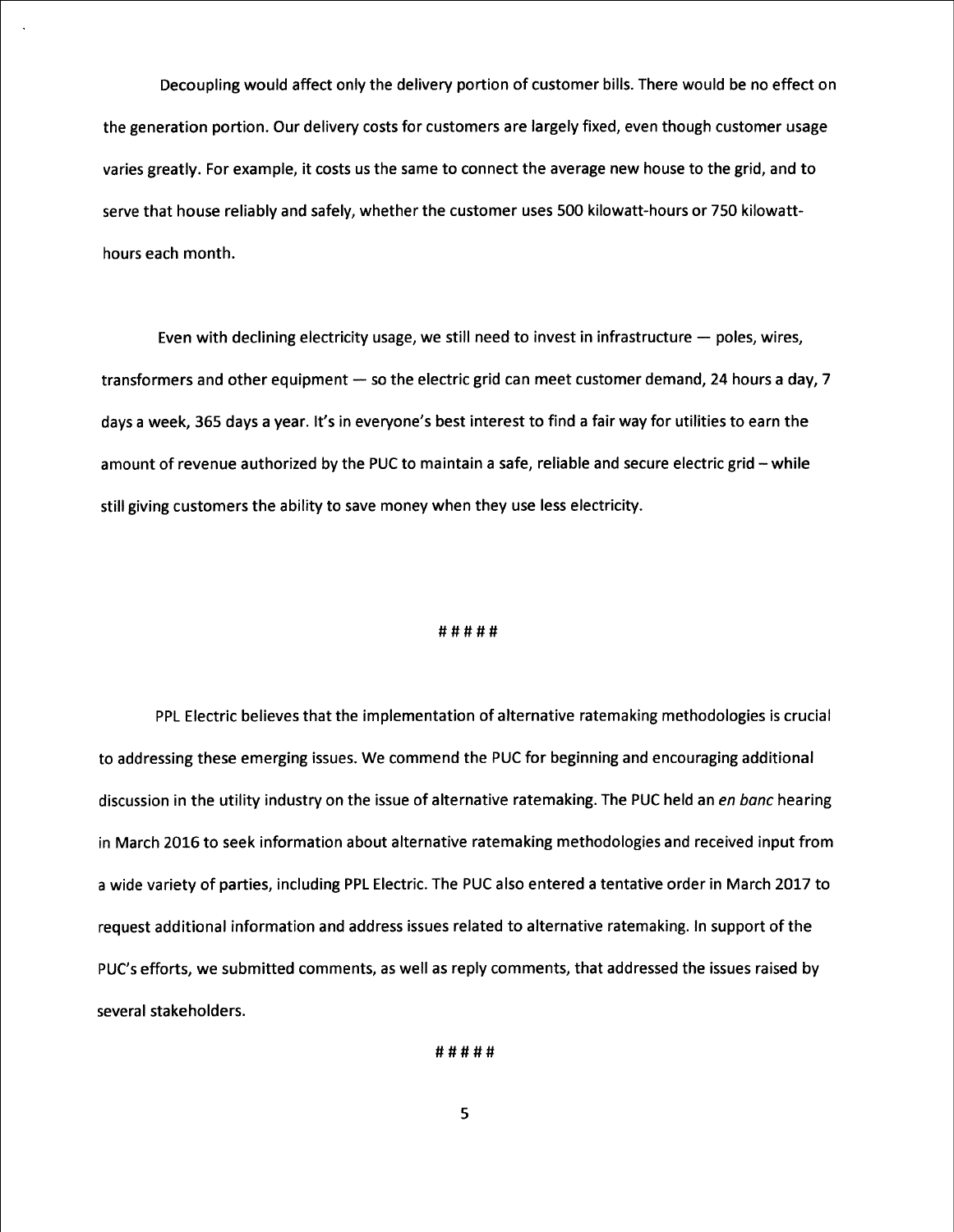PPL Electric believes that House Bill 1782 would clarify the PUC's authority to approve alternative ratemaking methods as requested by utilities. It's important to note that utilities would be able to voluntarily file for these mechanisms. There would be no requirement to do so. Utilities that choose to use these mechanisms would be required to file for them as part of a base rate case proceeding.

It is important to stress that the intent of House Bill 1782 is to allow utilities to adjust their rate structures to encourage deployment of distributed energy resources in the state. PPL Electric believes that the important issues around alternative ratemaking mechanisms proposed in this legislation and utility ownership of distributed energy resources (which is being proposed in another piece of legislation) are separate and distinct issues and need to be addressed as such.

These alternative ratemaking methodologies are not intended to be one-size-fits-all. Utilities should have flexibility to design and implement the methodologies that are most appropriate for them and their customers.

The focus in this testimony reflects the methodology that PPL Electric currently believes is best for the company and its customers - decoupling with a multi-year rate plan.

I've mentioned that decoupling mechanisms would separate the amount of revenue utilities collect from the amount of electricity sold. Here is some more specific information:

e Under the traditional ratemaking system in Pennsylvania, the PUC approves the price per kilowatt hour which, when multiplied by the number of kilowatt hours sold, determines the revenue a utility collects. Under decoupling, the PUC would approve the revenue a utility can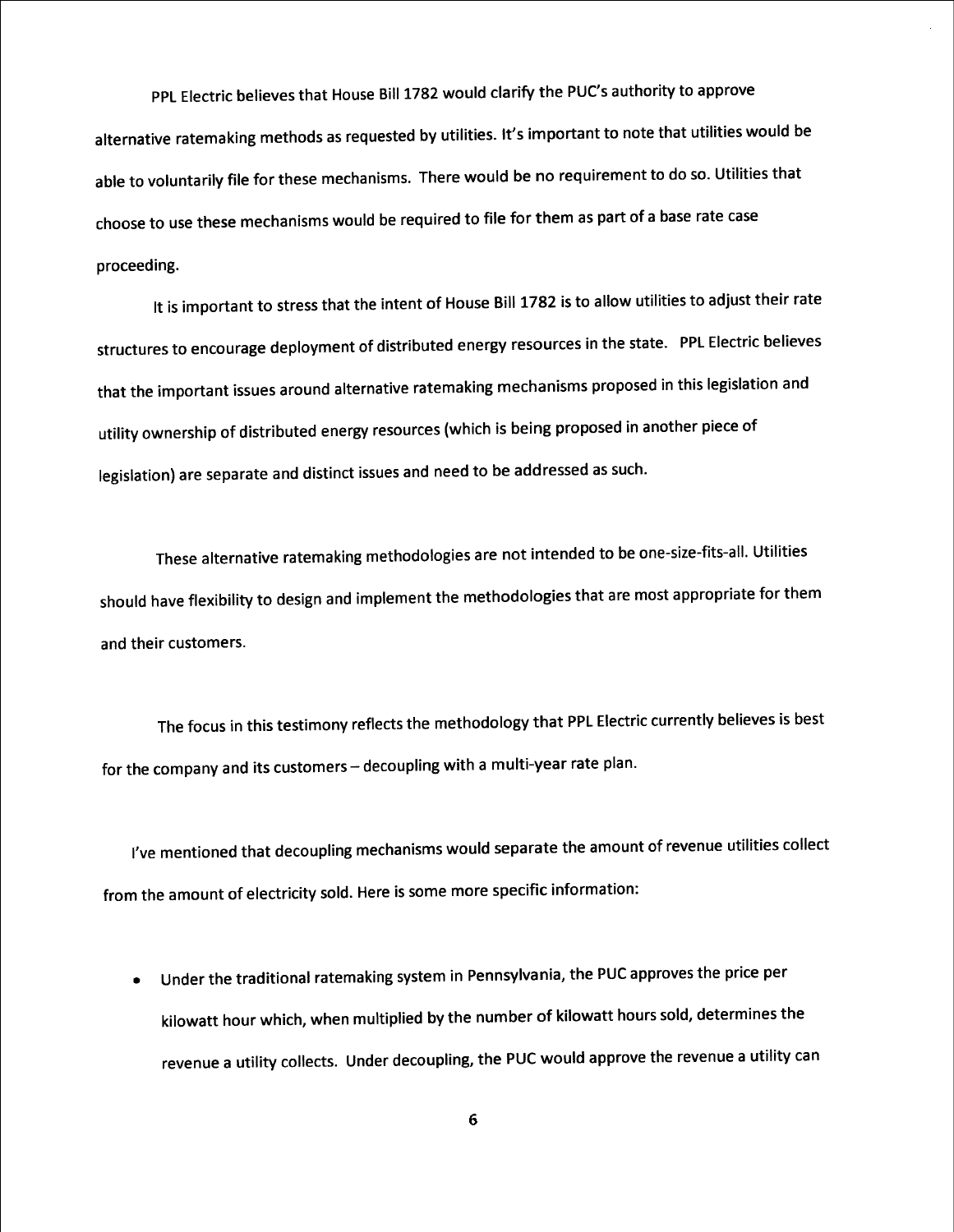collect and provide the utility with a mechanism to adjust on a periodic basis its price per kilowatt hour, as sales fluctuate, to reach that predetermined level of revenues.

- Utility revenues would be fixed and approved in advance by the PUC, and a utility could collect only that fixed amount - no more or no less - over the multiple-year time period approved by the PUC. This approved revenue would be based on budgets for each year of the plan, including expenses, capital additions, and a fair return on equity. This is similar to how the revenue requirement in a base rate case is determined today. e
- If a utility over-collects on the approved level of revenue, customers would receive a refund through the price adjustment. If a utility under-collects, the price would be adjusted upward to make up the difference. Any adjustments would be filed with the PUC and effective on a schedule set in the utility's proposal before the commission. These periodic adjustments are intended to smooth and reduce spikes in customer bills. e
- There would be a general moratorium on rate case filings during the multi-year period submitted by the utility. This will reduce administrative burden and costs for utilities, the PUC, and interested parties who prepare materials for and participate in rate cases. ©
- Customers would know at the beginning of the multi-year period what their estimated delivery charge will be over the entire period, based on the utility's PUC approved budget, and based on the expected electricity sales over the period. e

Another form of alternative ratemaking is performance based rates, under which utilities would be rewarded for innovation and best-in-class performance in areas such as customer satisfaction and reliability. Such incentives also would, importantly, help hold utilities accountable for high levels of service excellence. These types of metrics are already defined in some areas by the industry and the PUC. Performance incentives would provide additional encouragement to utilities to advance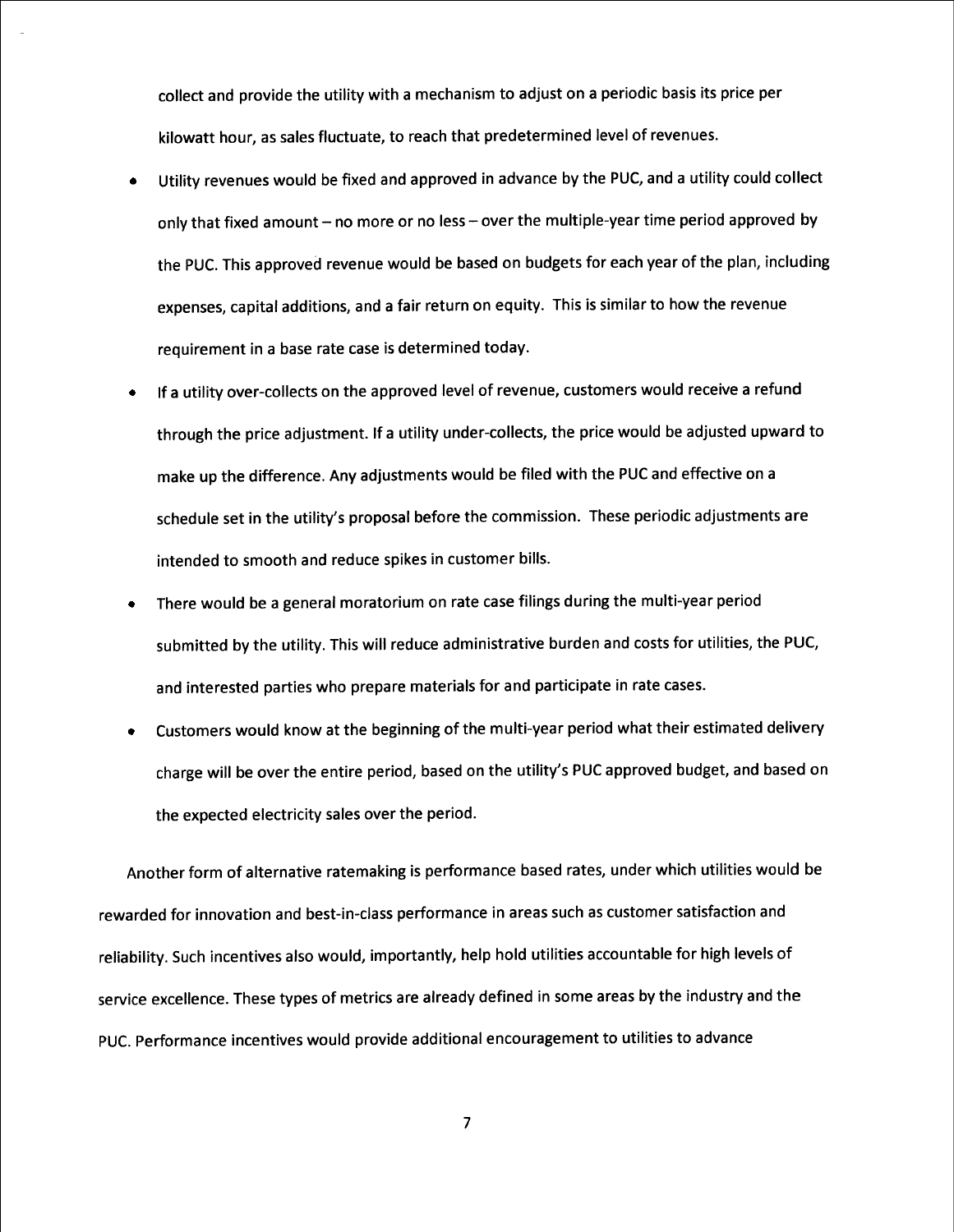technologies and practices that are in customers' best interests. PPL's sister company in the United Kingdom, WPD, already has experience with performance-based rates.

### #####

Approval of House Bill 1782 would open the door to multiple improvements for customers, utilities, and ultimately for the Commonwealth. Customers will benefit from continued investments in a strong, safe and secure grid. Periodic adjustments will make rate changes over time more manageable for customers. And keep in mind that if overall sales were to increase -- such as from a surge in usage of electric vehicles, or from a prolonged cold or hot spell - customers would receive a downward price adjustment if a utility using decoupling collected more than its authorized amount of revenues.

Decoupling would not, by itself, lead to higher customer rates over time. Customers would still pay per kilowatt-hour for electricity, and would still have the ability to save money by using less electricity. Decoupling also would not affect the Commonwealth's existing open market for generation supply: Customers would still have the ability to shop for the electricity by choosing among competitive suppliers, as well as the option to stay with default service.

Additionally, decoupling is fair to customers who use lower amounts of electricity. Customers' bills still would be primarily based on how much electricity they use. So, much like today, those customers who use less power would have lower monthly bills than those who use more power. There still would be a strong incentive for customers to conserve energy.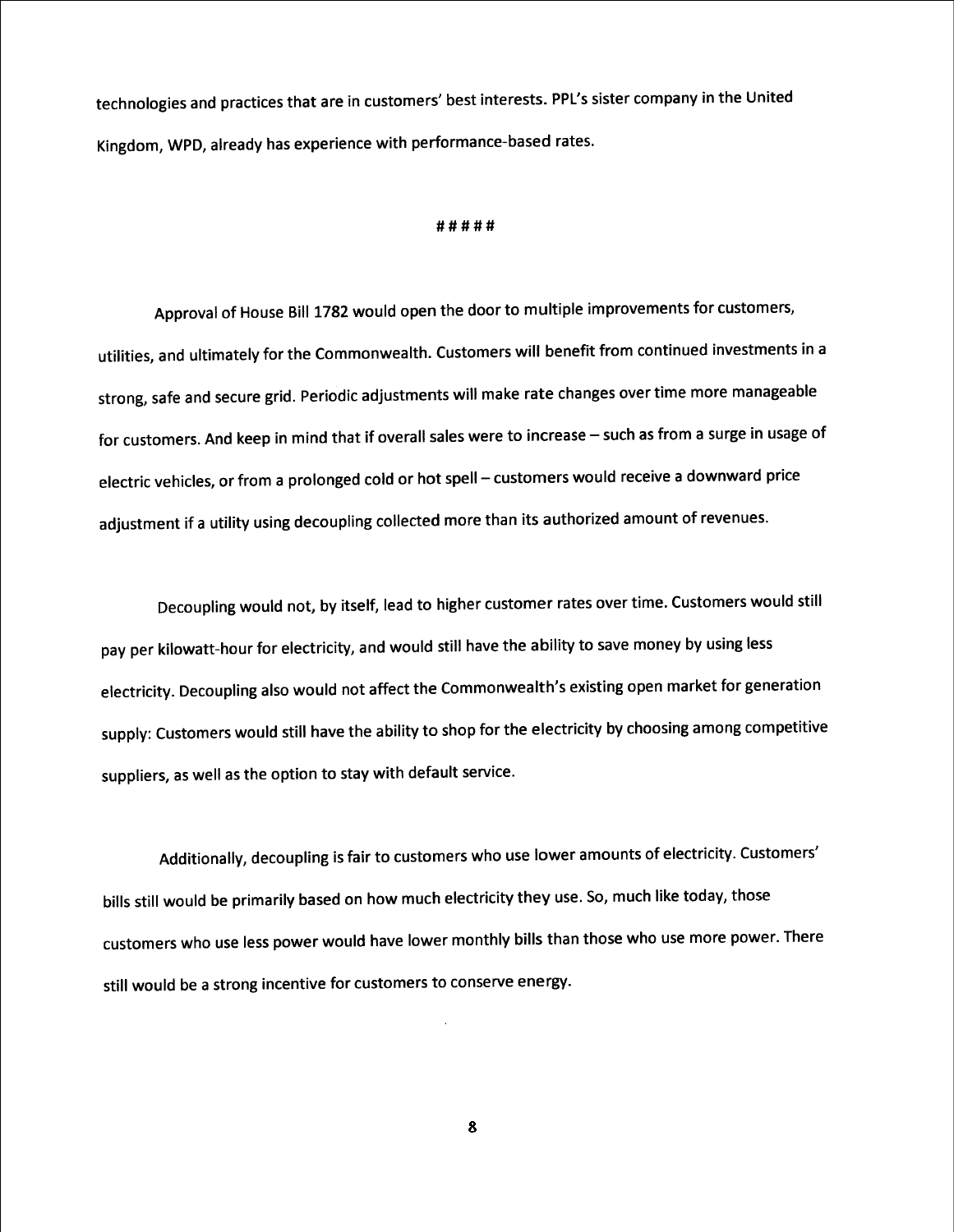And, PPL Electric remains steadfast in its commitment to providing a wide range of assistance programs for qualified customers.

Through a multi-year rate plan, customers would know up front how much the utility will invest in system improvements over the period, and they would have the ability to comment on it in a base rate proceeding. They would know, too, that utilities will continue to be held accountable to manage costs efficiently, innovate and provide excellent value while ensuring top-notch customer service.

Alternative ratemaking methods enable utilities to more directly support the growth of distributed energy resources technology and energy efficiency measures, by removing disincentives in the form of lost revenue

Alternative ratemaking such as that enabled by House Bill 1782 better aligns the Commonwealth's ratemaking process with its public policies, which encourage customers of all types to reduce their energy usage

### #####

In conclusion: The energy industry is dramatically changing. House Bill 1782 creates flexibility for ratemaking structures to change along with it. Utility companies need the ability to continue investments to keep their delivery networks strong, safe, reliable and secure for all customers. They also need to be able to fund the integration of new technologies into the grid as it becomes an important platform to enable the new energy future.